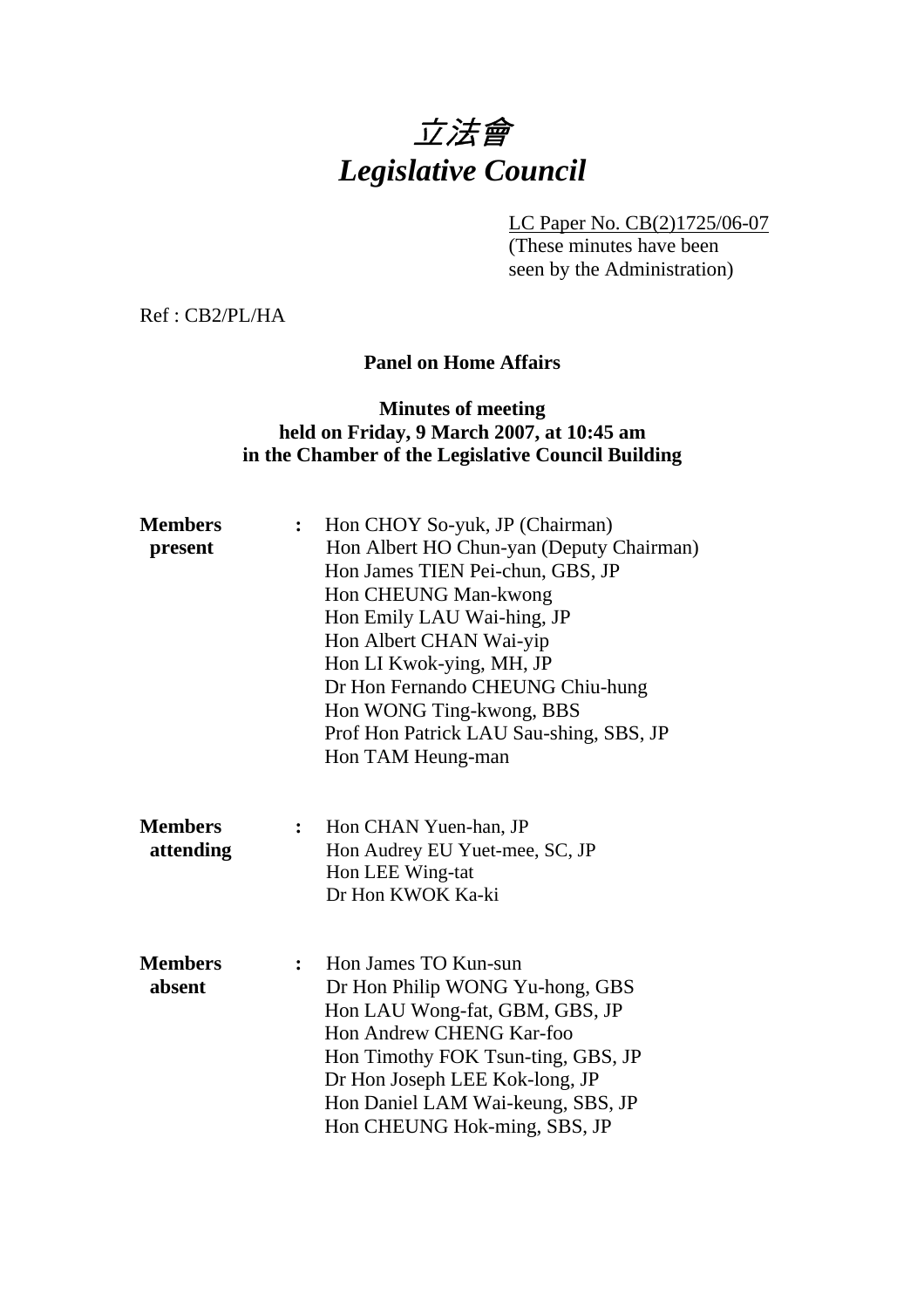| <b>Public Officers :</b><br>attending |                | <u>Item III</u>                                                                                             |                        |
|---------------------------------------|----------------|-------------------------------------------------------------------------------------------------------------|------------------------|
|                                       |                | Ms Esther LEUNG<br>Deputy Secretary for Home Affairs (3)                                                    |                        |
|                                       |                | Ms Polly KWOK<br>Principal Assistant Secretary for<br>Home Affairs (Culture) 2                              |                        |
|                                       |                | Dr Louis NG<br><b>Assistant Director (Heritage and Museums)</b><br>Leisure and Cultural Services Department |                        |
|                                       |                | <u>Item V</u>                                                                                               |                        |
|                                       |                | Mr Gary YEUNG<br>Deputy Director of Home Affairs (1)<br><b>Home Affairs Department</b>                      |                        |
|                                       |                | Ms Rhonda LO<br><b>Assistant Director (Operations) 3</b><br>Food and Environmental Hygiene Department       |                        |
|                                       |                | Mr Simon YU<br><b>Assistant Director (Estate Management)</b><br><b>Lands Department</b>                     |                        |
| <b>Clerk</b> in<br>attendance         |                | : Miss Flora TAI<br>Chief Council Secretary (2)2                                                            |                        |
| <b>Staff</b> in<br>attendance         | $\ddot{\cdot}$ | Ms Joanne MAK<br>Senior Council Secretary (2)2                                                              |                        |
|                                       |                | Ms Anna CHEUNG<br>Legislative Assistant (2)2                                                                |                        |
|                                       |                | Mr Watson CHAN<br>Head (Research & Library Services)                                                        | $\}$ For               |
|                                       |                | Mr Michael YU<br><b>Research Officer 7</b>                                                                  | { Item IV<br>$\}$ only |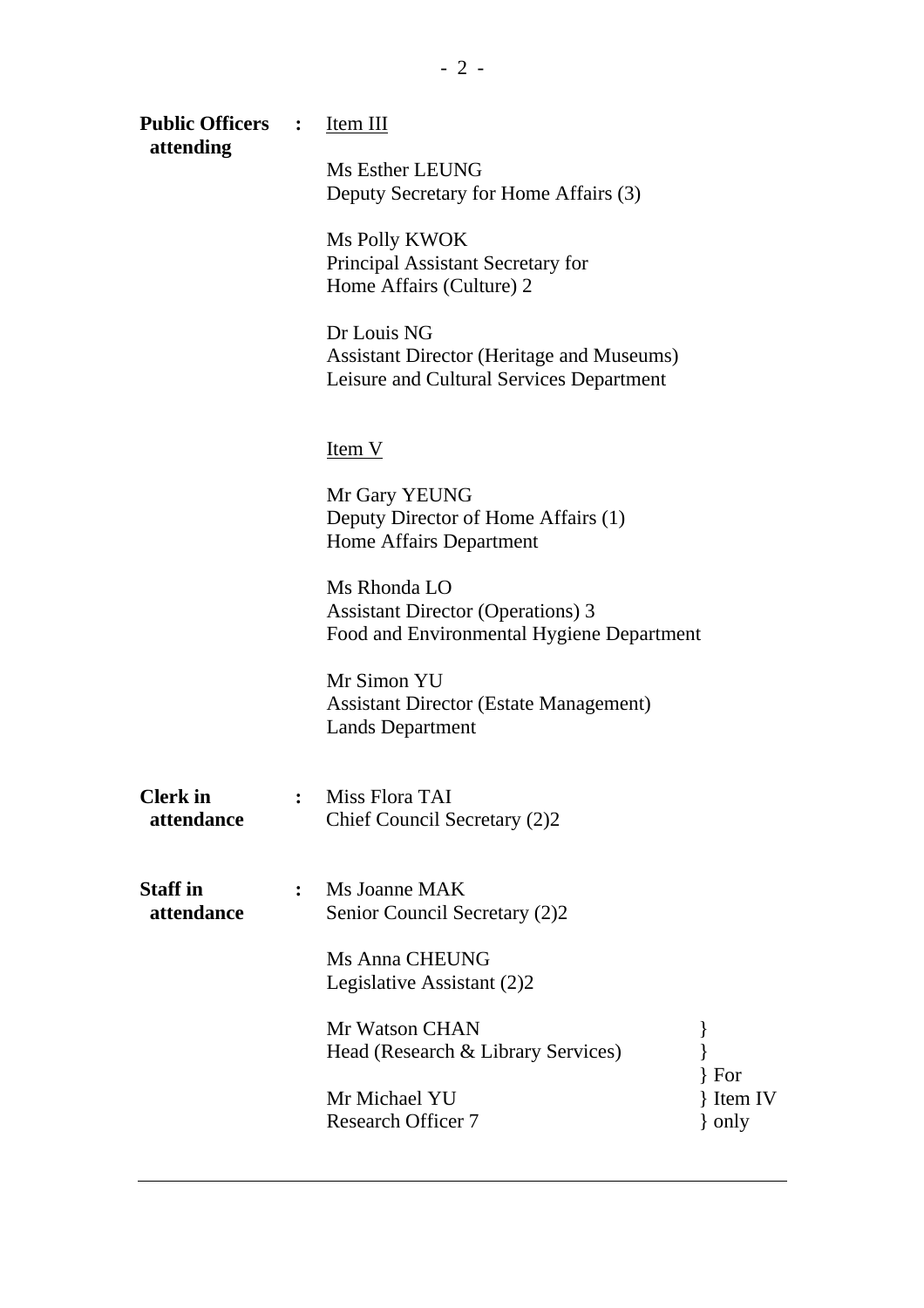#### Election of Acting Chairman

As the Chairman would be late for the meeting and the Deputy Chairman was not available, members elected Mr CHEUNG Man-kwong to be the Acting Chairman.

#### **I. Information paper(s) issued since the last meeting**

2. Members noted that the Administration had provided an information paper on estate beneficiaries support services [LC Paper No. CB(2)1230/06- 07(01)]. At Ms Emily LAU's suggestion, members agreed that the Panel should discuss the paper.

#### **II. Items for discussion at the next meeting**

[Appendices I and II to LC Paper No. CB(2)1215/06-07]

Regular meeting in April 2007

3. Members agreed to discuss the following items at the next regular meeting scheduled for Friday, 13 April 2007, at 10:45 am -

- (a) proposed amendments to the Attachment of Income Order Legislation; and
- (b) estate beneficiaries support services.

4. Miss TAM Heung-man and Ms Emily LAU expressed concern that for most of the items on the List of Outstanding Items, the Administration had not indicated the appropriate timing for discussion. They also expressed dissatisfaction that many items on the List of Follow-up Actions were long overdue and the Administration had yet to provide responses, e.g. information on the implementation of the recommendations made in the Report of Inquiry on the Incidents Relating to the Equal Opportunities Commission (item 6 on the list) had been awaited since January 2006.

Clerk 5. At the suggestion of the Acting Chairman, members agreed that the Clerk should request the Administration to propose as far as possible the timing for discussion for each item on the List of Outstanding Items, and to provide responses, or if not possible, brief progress reports, to the items on the List of Follow-up Actions for members' consideration and reference.

#### Special meeting on built heritage conservation

6. Members agreed to schedule a special meeting for Friday, 20 April 2007, at 10:45 am to receive public views on built heritage conservation, and to invite members of the Panel on Planning, Lands and Works (PLW Panel) to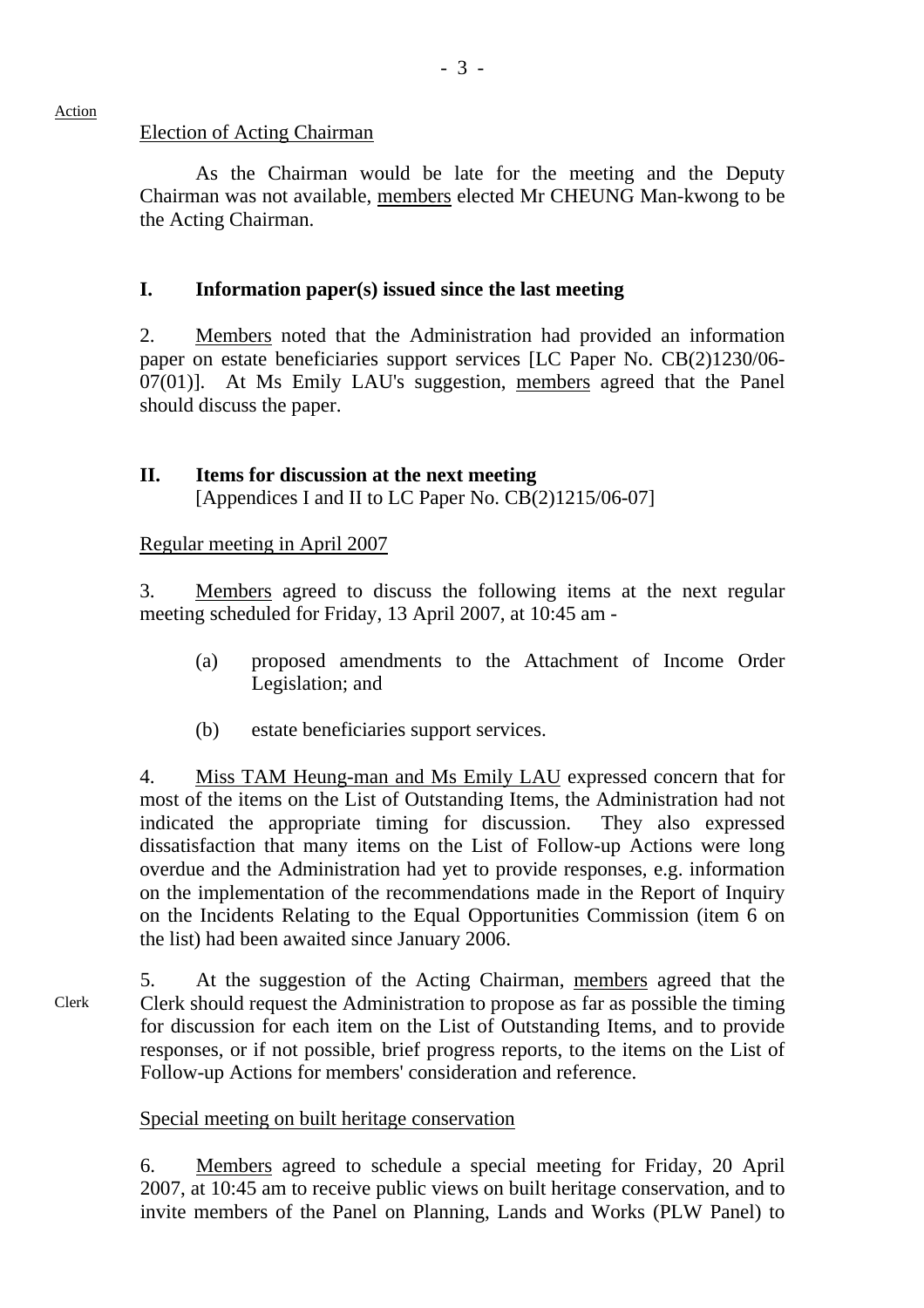Clerk attend that meeting. Members also agreed that a notice for invitation of public views should be put on the website of the Legislative Council (LegCo).

## **III. Built heritage conservation**

## Briefing by the Administration

7. Deputy Secretary for Home Affairs (3) (DSHA(3)) highlighted the salient points of the Administration's paper, including the response to the current round of public discussion on built heritage conservation as set out in paragraph 10 of the Administration's paper [LC Paper No. CB(2)1215/06- 07(01)]. Assistant Director (Heritage and Museums) (AD(H&M)) gave a Powerpoint presentation on the current built heritage policy and measures as set out in the Administration's paper.

8. Members noted that the LegCo Secretariat had prepared a background brief on "Review of Built Heritage Conservation Policy" [LC Paper No. CB(2)1215/06-07(02)].

(*The Chairman took over to chair the meeting at this juncture.*)

## Discussion

## *Conservation of monuments and historic buildings*

9. Miss TAM Heung-man asked about the measures taken by the Administration to prevent non-government graded historic buildings from dilapidation due to the lack of incentives of owners concerned to repair and maintain these buildings. She further asked about the actions taken to preserve Mei Ho House in Shek Kip Mei which had been classified as a Grade I historic building but was reportedly to have been left to dilapidation.

10. AD(H&M) responded that it had been the government's established policy on built heritage conservation that the Administration would conserve but not take over ownership with due regard being given to private property rights. He explained that the Administration had all along assisted private owners in need to repair and maintain historic buildings in their ownership. A mechanism was in place for private owners of declared monuments to apply to the Antiquities and Monuments Office (AMO) for restoration and maintenance for their properties provided that these buildings were open for public access. However, should the owner refuse any assistance or financial support from the government and insist on leaving the historic building in his ownership to dilapidation or demolishing it, depending on the heritage value of the historic building concerned, the Administration might declare the building to be a statutory monument without the consent of the owner concerned. In that case, the owner concerned could claim compensation for financial loss under the Antiquities and Monuments Ordinance (the Ordinance).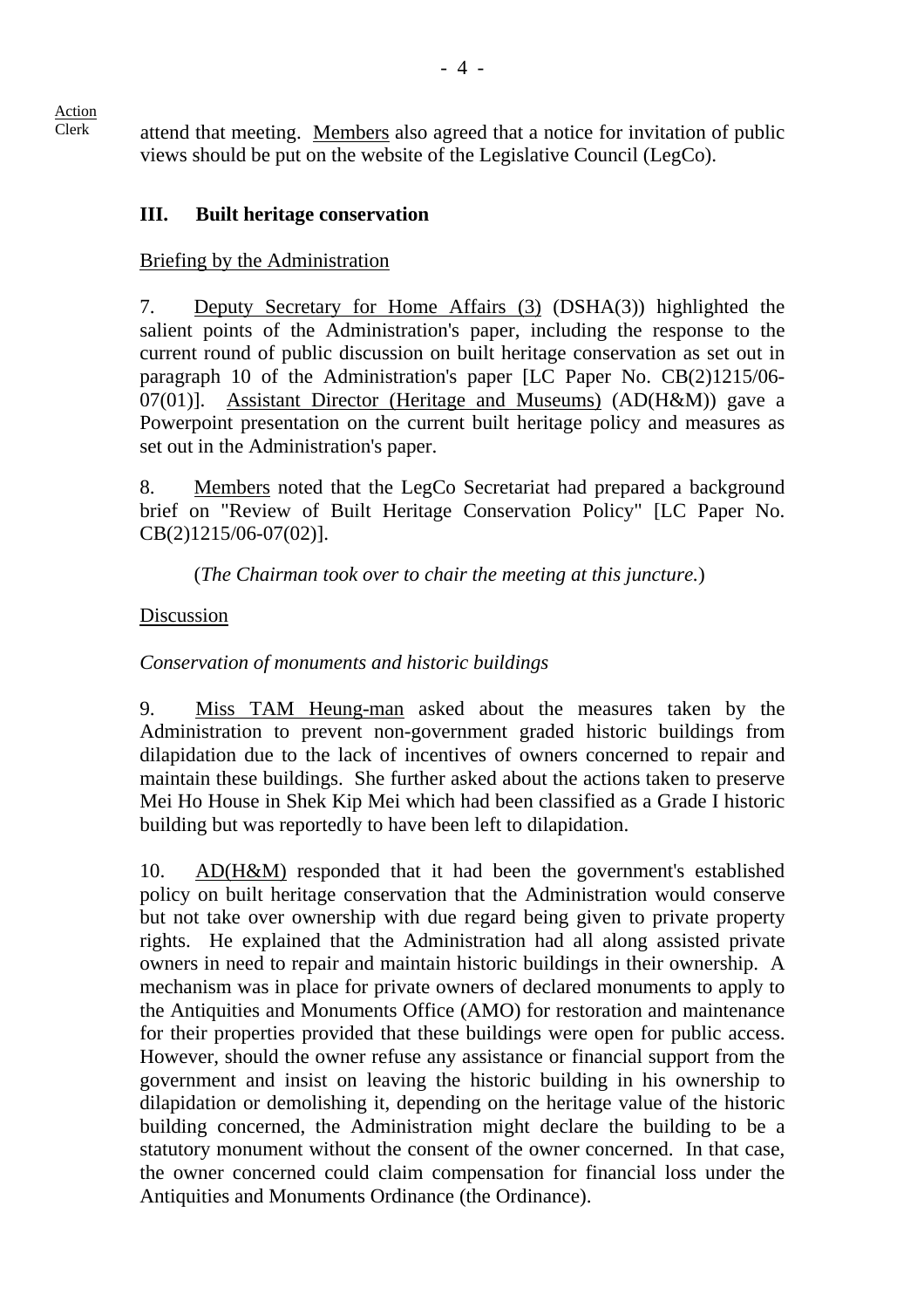11. AD(H&M) said that there were some 200 non-government graded historic buildings in Hong Kong and the cost of conservation of them could be high. The Administration was of the view that more incentives should be offered to encourage owners in the long-term to take the initiative to restore and maintain such buildings in their ownership.

12. DSHA(3) pointed out that one of the key policy issues concerning built heritage conservation was to strike a balance between conservation needs and economic cost, and the policy review would come up with concrete proposals to address this issue.

13. AD(H&M) informed members that the Leisure and Cultural Services Department was exploring in collaboration with the Housing Department feasible options of preserving Mei Ho House, which had some structural constraints limiting its development. He added that an open ideas competition on future development of Mei Ho House might be launched.

## *Application for Hong Kong's built heritage to be inscribed on the World Heritage List*

14. Miss TAM Heung-man asked whether the Administration would follow the example of Macau and apply to have some valuable heritage in Hong Kong to be inscribed on the World Heritage List of the United Nations Educational, Scientific and Cultural Organisation (UNESCO), and to launch wide publicity on such heritage items to attract tourists and visitors.

15. AD(H&M) explained that world heritage sites were selected on the basis of very stringent criteria which must have outstanding heritage value. He said that it had to be further assessed as to whether Hong Kong's cultural heritage could meet the selection criteria. Meanwhile, the Administration would make sustained efforts in heritage conservation and collaborate with the Hong Kong Tourism Board to promote local built heritage to tourists and visitors.

16. Professor Patrick LAU declared that he was a member of the current Antiquities Advisory Board (AAB). He considered that some built heritage in Hong Kong, e.g. walled villages in the New Territories, was unique and had very high cultural value, and was well worth consideration for inscription on the World Heritage List. AD(H&M) said that the Administration would, in the course of heritage conservation, closely monitor and carefully assess the cultural value of heritage sites to see whether any of them warranted nomination as a World Heritage Site.

## *Survey on built heritage*

17. Dr KWOK Ka-ki said that, in his Policy Address in 1999, the Chief Executive had already pledged that the Administration would review the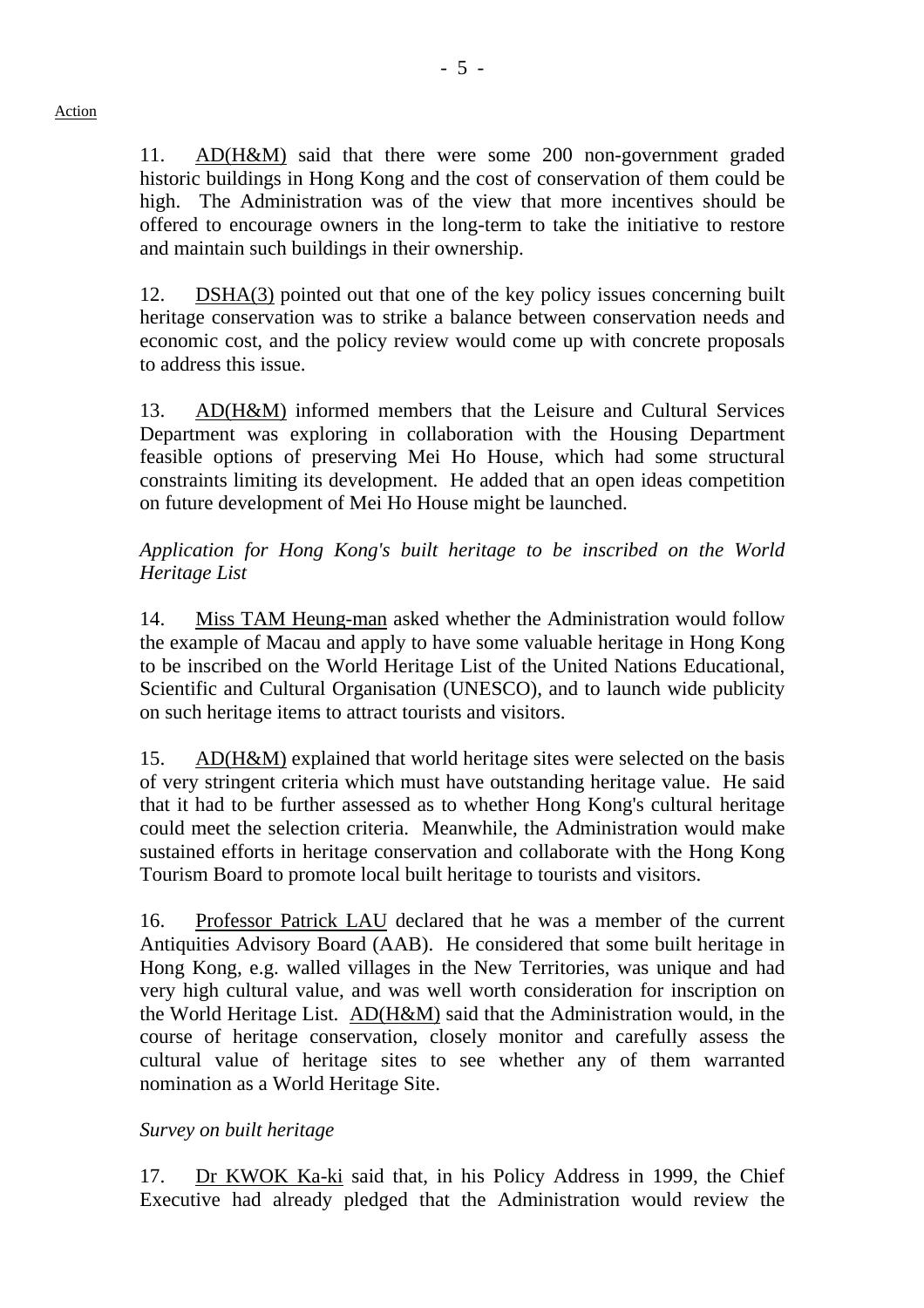heritage policy for better protection of historic buildings. He asked about the Administration's work in this respect since the conduct of the public consultation in 2004. He also asked about the Administration's plan to preserve the 1 440 selected buildings constructed before 1950. Referring to the Report of the delegation of the PLW Panel on its duty visit in September 2002 [LC Paper No. CB(2)1215/06-07(03)], Dr KWOK noted that Singapore in 2002 had already carried out restoration of some two-thirds of over 5 600 pre-war buildings gazetted for conservation.

18. DSHA(3) said that after conducting the public consultation exercise in 2004, the Administration had reviewed and developed a new set of criteria for assessing the heritage value of historic buildings. From March 2005, an expert panel under AAB had been conducting a heritage assessment of 1 440 historic buildings selected from around 8 800 buildings with more than 50 years of age in Hong Kong recorded from a territory-wide survey. The assessment results of the panel would be considered by AAB with a view to selecting buildings for declaration or grading. This would also provide a basis for AAB to consider whether and how the current assessment and grading mechanism would need to be reformed.

19. In response to Mr LEE Wing-tat's comments, AD(H&M) said that the Planning Department, the Buildings Department and other relevant bureaux/departments had already been notified of the 1 440 historic buildings which might be considered by AAB for declaration or grading. A mechanism was in place under which AMO would be notified when there was any development plan involving any of the 1 4 40 buildings so that AMO would, if necessary, persuade the private owner concerned not to demolish the historic building concerned.

## *Slow progress of the policy review and comments on the way forward*

20. Dr Fernando CHEUNG said that the key issues regarding built heritage conservation covered by the current round of public consultation had already been raised during the public consultation exercise conducted in 2004, and similar views received in this round of public discussion had also been expressed by the public in the previous consultation exercise. He further pointed out that the suggestions of improvements received in this round of public discussion had already been set out in the documents [LC Paper No. CB(2)1264/06-07(01)] forwarded by Designing Hong Kong Harbour District for this meeting, including the paper published by Civic Exchange in 2002, the report and position paper of the Conservancy Association, and changes to the Town Planning Ordinance proposed by the then Planning, Environment and Lands Branch in 1991 as set out in the relevant executive summary. He considered it a waste of time for the Administration to invite the public to give views all over again on the same issues which had already been covered in the public consultation exercise in 2004. He requested the Administration to provide a summary of the major concerns and suggestions made in the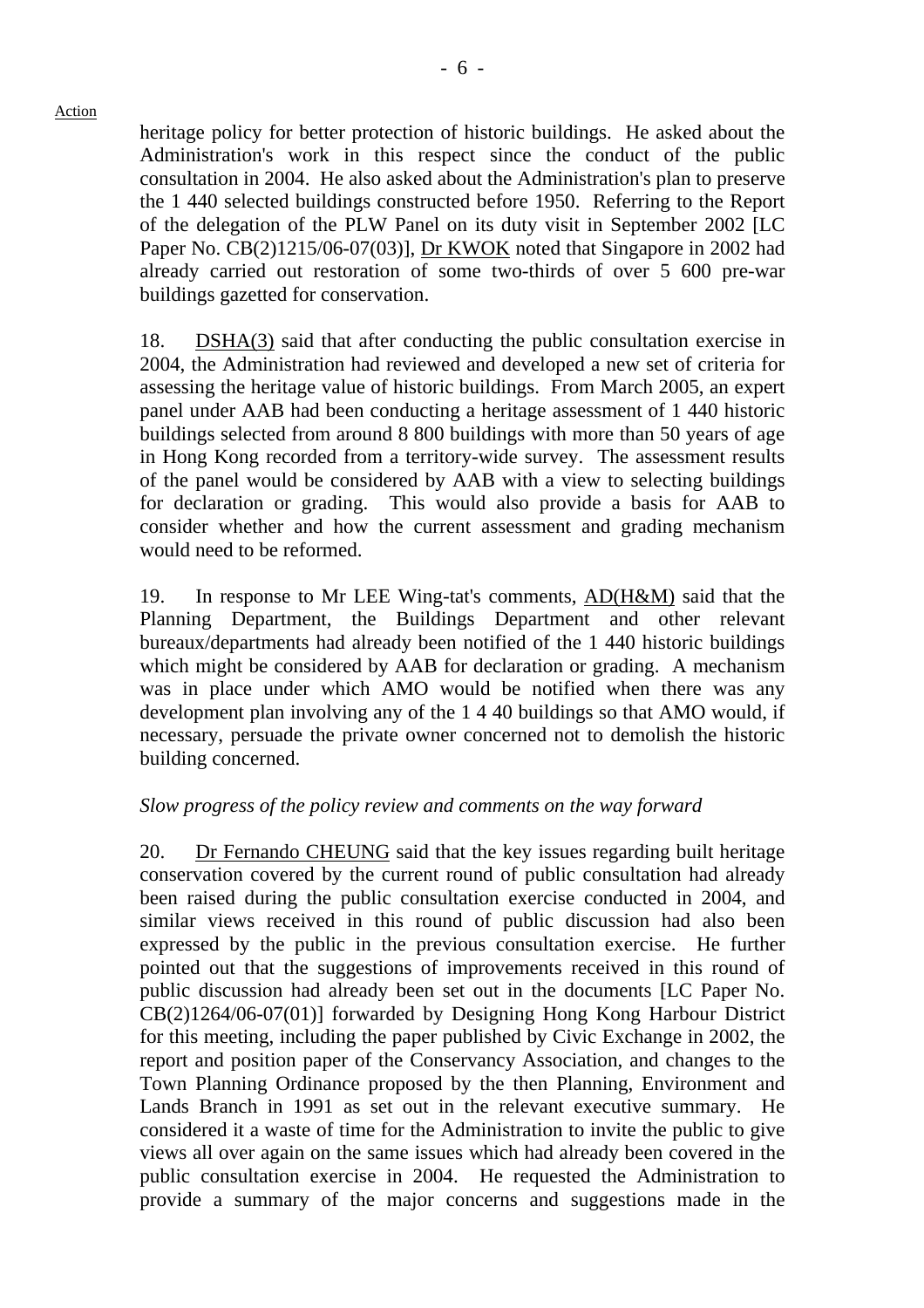aforementioned four documents as well as those received during the public consultation exercise in 2004, and to explain how the Administration was going to follow up those concerns and suggestions.

21. DSHA(3) pointed out that in the public consultation in 2004, the views received had mainly come from experts, academics and concern groups. The Administration, however, noted that in the incident of the reprovisioning of the Star Ferry Pier, members of the general public who were not experts of heritage conservation were also keen to understand more about the current policy, including the grading criteria for historic buildings which had not been covered during the public consultation exercise in 2004. The Administration had therefore organised a series of public forums in January and February 2007 to provide the community with an opportunity to understand the current policy and measures. She said that from late March onwards, the Secretary for Home Affairs (SHA) would attend the meetings of the 18 District Councils (DCs) to discuss the subject with DC members. She informed members that the Administration was in the process of formulating the proposed improvement measures for built heritage conservation, taking into account the results of this round of public discussion. Subject to the results, the Administration would be able to announce concrete policy proposals and measures on built heritage conservation in the latter half of 2007.

22. Dr Fernando CHEUNG said that he did not object to consulting DCs or the public. However, the Administration should not keep on conducting public consultation over the same issues. He said that the public had clearly expressed their views on various issues, e.g. inadequacies of the existing heritage conservation legislation, the need for formulation of financial options to support built heritage conservation initiatives, and buildings with collective memories should be considered for conservation.

Admin 23. Ms Emily LAU requested the Administration to provide the summary of the views and suggestions as requested by Dr Fernando CHEUNG for discussion at the special meeting scheduled for 20 April 2007. She further suggested that, to facilitate the discussion, the summary should include any concrete legislative, funding or administrative proposals, as well as any key issues over which consensus or divided views had been expressed by the public. She added that it should be provided well in advance before the special meeting so that members and deputations could discuss the relevant concrete proposals. DSHA(3) agreed to provide such a summary covering views and suggestions received from the public up to April 2007. Ms LAU further suggested that the Secretariat should forward as far as possible any relevant information or submissions received by the Panel to the Administration for consolidation.

Clerk

24. Mr LEE Wing-tat and Professor Patrick LAU expressed disappointment at the Administration's failure to formulate any proposal regarding the offer of economic incentives to encourage private owners to conserve their built heritage, given that the community seemed to have a consensus on the matter.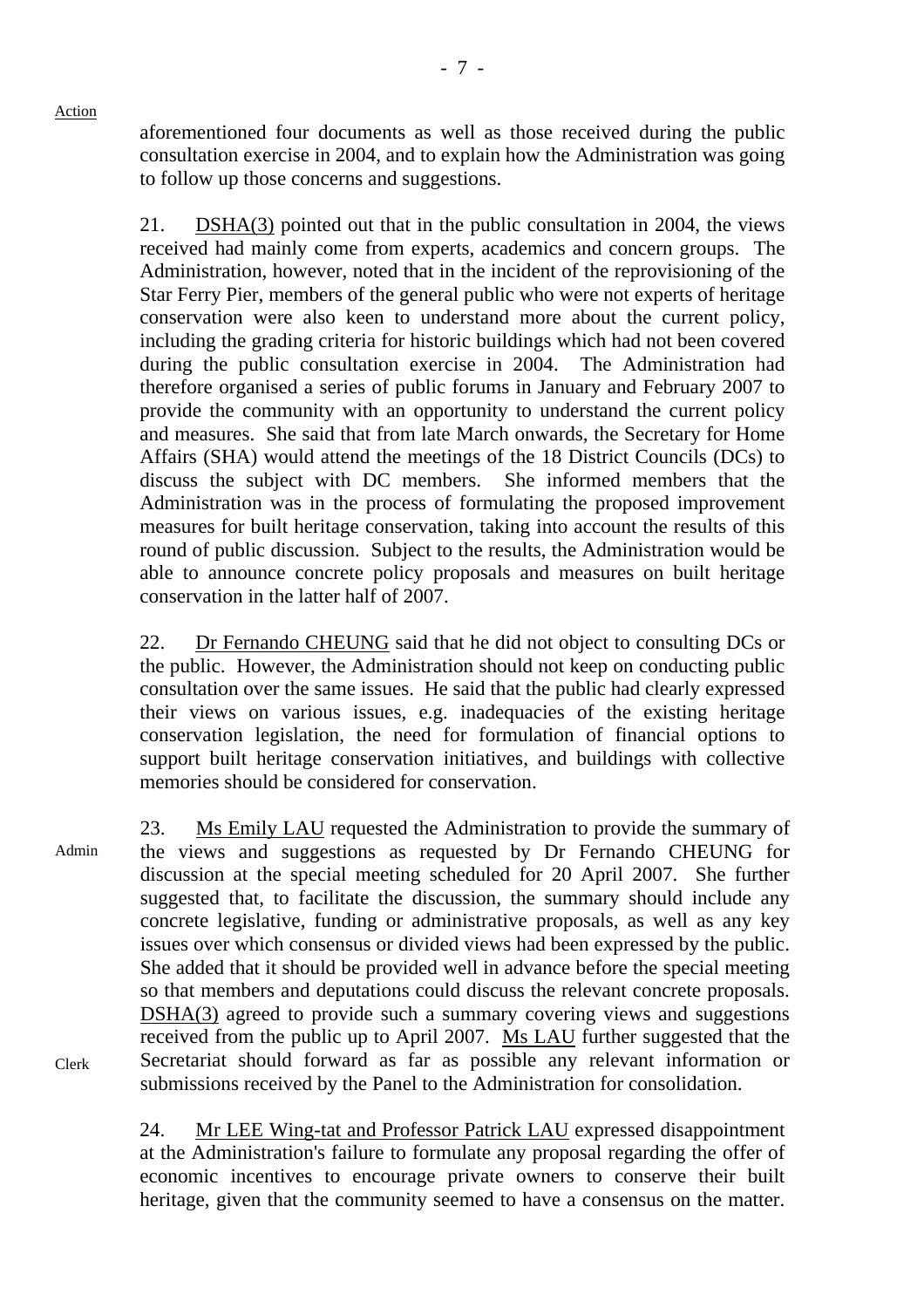They considered that while the offer of financial incentives which might involve transfer of plot ratio and transfer of the right to development would be controversial, the Administration had to work out implementation proposals in this regard for discussion.

25. DSHA(3) said that the improvement proposals and measures to be announced in the latter half of 2007 would include concrete proposals, e.g. options of proposed financial incentives, proposed legislative amendments (if any), and corresponding support from the town planning mechanism in an effort to conserve built heritage.

26. Mr LEE Wing-tat suggested that when the Administration launched public consultation exercise on the improvement proposals and measures in the latter half of 2007, it was necessary to have the involvement of the Housing, Planning and Lands Bureau (HPLB) as these proposals and measures would be closely related to issues about land use and development. Dr Fernando CHEUNG considered that the issue of built heritage conservation clearly involved policy issues which straddled different policy bureaux, e.g. land use, urban redevelopment, town planning and finance. He suggested that the Administration should set up an inter-departmental working group to take forward the current policy review. He further suggested that representatives of HPLB, the Financial Services and Treasury Bureau, the Urban Renewal Authority (URA) and the Town Planning Board should be invited to attend the special meeting scheduled for 20 April 2007.

*Inter-departmental collaboration, public participation and heritage trust fund* 

- 27. Dr KWOK Ka-ki raised the following questions
	- (a) how URA had achieved the aim of built heritage conservation in implementing its urban renewal projects and why heritage conservation had not been given high priority in implementing redevelopment projects;
	- (b) what would be the proposed amount of the heritage trust fund, if established, and its sources of funding; and
	- (c) whether the Administration would seek to enhance public participation in built heritage conservation work having regard to the general criticisms of the poor design of the development project of the former Tsim Sha Tsui Marine Police Headquarters which had little public participation.

28. DSHA(3) said that under the existing legislative framework, except for built heritage that had been declared as a monument under the Ordinance, historic buildings that had been classified into Grade I, II and III were not provided with statutory protection. However, these graded historic buildings, if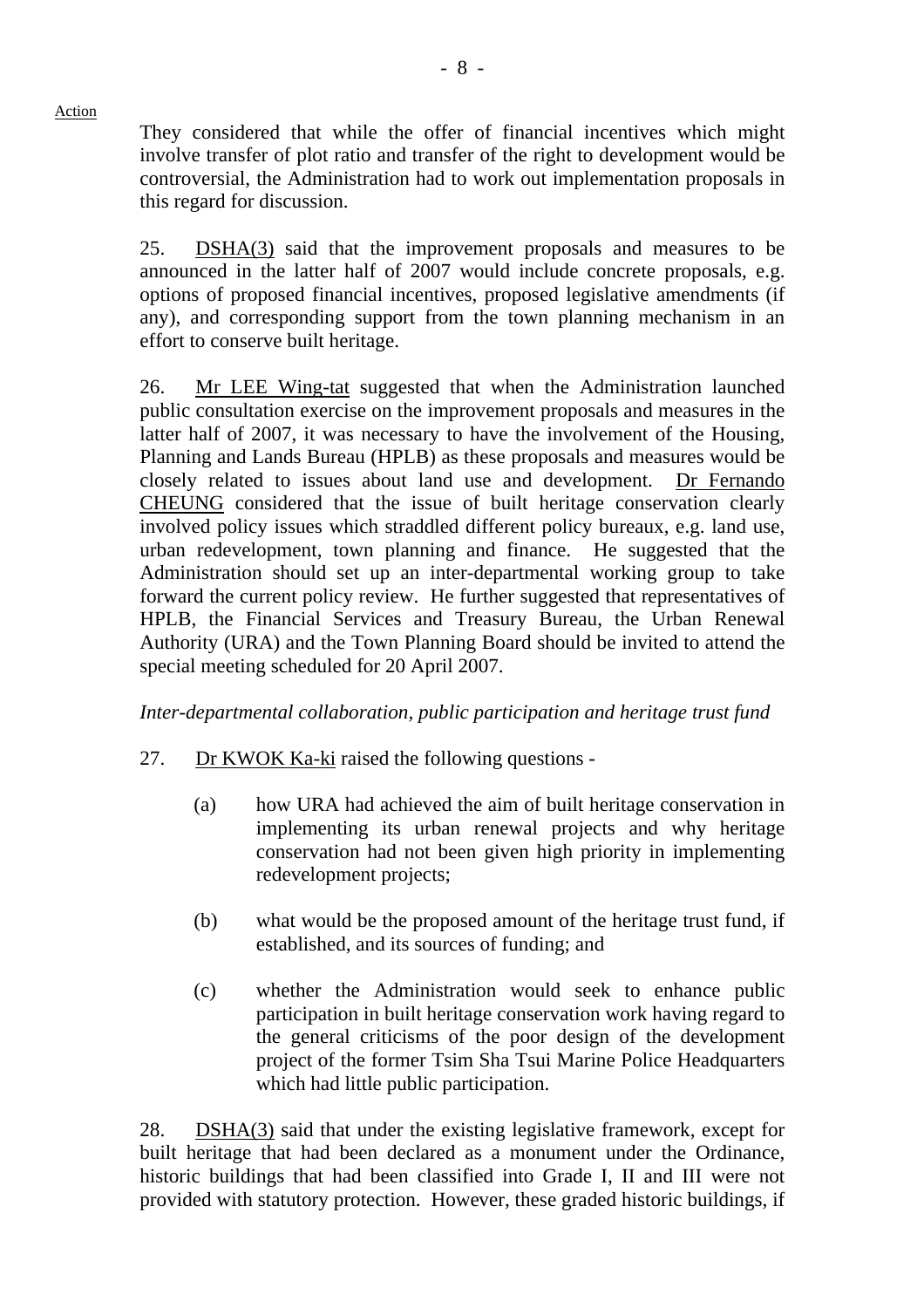warranted, could be conserved by imposition of land use restrictions in the planning process.

29. DSHA(3) further said that, in order to estimate the required amount for the heritage trust fund, the first task would be for the expert panel under AAB to assess the heritage value of the 1 440 selected buildings on the basis of the new assessment criteria so that AAB could consider the forms of conservation to be adopted for each of these buildings. The Administration would then be able to estimate the amount required for the heritage trust fund.

30. Professor Patrick LAU expressed concern that in taking forward heritage conservation work, it was necessary to co-ordinate with various policy bureaux or departments, particularly in respect of town planning and land use. He considered that conservation of monuments and cultural heritage should be a priority consideration in overall town planning and that the Administration had to take this into consideration in formulating a holistic approach for built heritage conservation.

## *Incidents of lack of coordination between policy bureaux and lack of due regard given to heritage conservation in other policy areas*

31. Miss CHAN Yuen-han asked what the Administration would do with buildings which fell outside the list of the graded historic buildings but were regarded by the public to have high conservation value, such as the Nga Tsin Wai village.

32. DSHA(3) responded that the Administration adopted an open attitude in preserving these buildings and the public was welcome to give any suggestions to the Administration or AAB. As regards the Nga Tsin Wai village, AD(H&M) said that AAB had discussed the matter many times as to whether the village should be declared as a monument based on the established criteria. However, owing to the fact that large-scale alteration works had been carried out in recent years, the Nga Tsin Wai village did not meet the requirements for statutory protection under the existing legislation. Miss CHAN criticised the Home Affairs Bureau (HAB) for turning a blind eye to the work done by URA which caused damage or even destruction to buildings and sites with high conservation value. She considered that HAB should immediately request URA to put on hold any project which might result in the destruction of the Nga Tsin Wai village.

33. Mr Albert CHAN considered that since URA was a government-owned body, he could not see why the Administration at the highest policy level could not instruct URA to stop proceeding with the redevelopment projects in Nga Tsin Wai village and Sai Yee Street, as both were considered by the public to have high conservation value. He said that if the Government could not even do so, he would doubt very much whether the Administration was really committed to protection of historic buildings and sites or whether it would do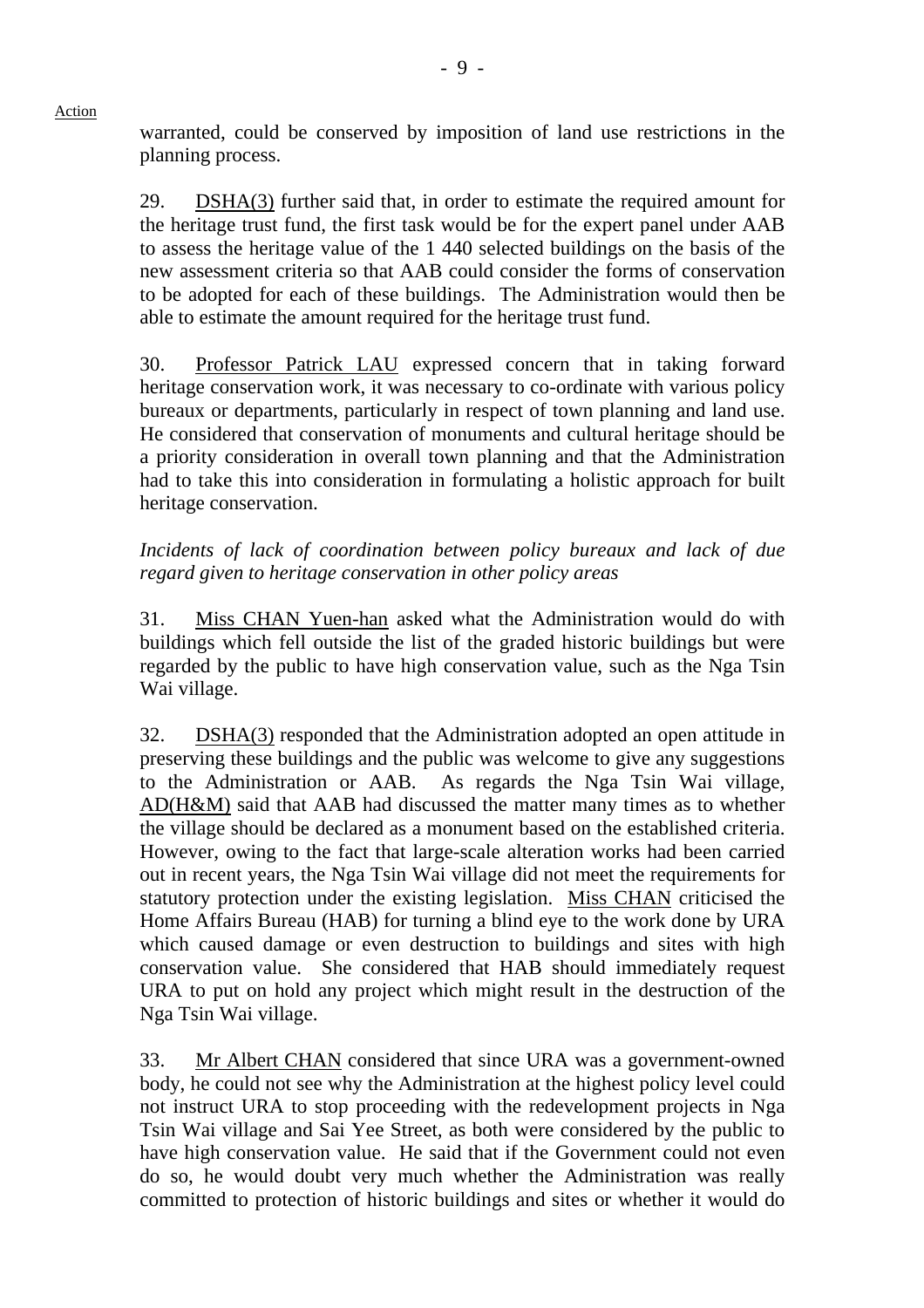anything to protect the 1 440 selected buildings. He also urged the Administration to provide information on any progress made in handling the Dragon Garden which was classified as a Grade II historic building.

34. DSHA(3) responded that the redevelopment of Nga Tsin Wai village and Sai Yee Street were the URA projects which involved considerations other than heritage conservation, such as the need to improve living environment of residents. She noted that URA was collecting views from the public on all feasible options for the projects. AD(H&M) said that the Administration was closely following up the Dragon Garden project with the owner concerned. He explained that there were many technical problems to be resolved in converting a private garden to be a public leisure facility.

35. The Chairman said that since the Administration had failed to take on board LegCo Members' views in preserving buildings or sites with high conservation value or local characteristics, such as the Nga Tsin Wai village project, the Sai Yee Street project, the Dragon Garden and the Lee Tung Street project, etc, she sought members' views on how LegCo should pursue the matter. Mr Albert CHAN and Miss CHAN Yuen-han proposed to set up a subcommittee to follow up the matter with the Administration. Mr LEE Wingtat, however, considered that HPLB was the leading policy bureau in handling these redevelopment projects (with the exception of the Dragon Garden) and, in line with the rules, the PLW Panel would be the corresponding LegCo Panel to take up the matter. At his suggestion, members agreed that the PLW Panel should be consulted on how to pursue the matter. The Chairman said that she would consult the Chairman of the PLW Panel in this regard.

(*As the Chairman had to leave the meeting for other urgent commitments, the Deputy Chairman took over to chair the meeting*.)

## **IV. Proposed research outline on built heritage conservation policy in selected places**

[LC Paper No. CB(2)1215/06-07(04)]

36. At the invitation of the Deputy Chairman, the Head (Research & Library Services) (H(RL)) briefed members on the salient points of the proposed research outline, e.g. the reasons for selecting the United Kingdom, Singapore and Macao for study.

37. Professor Patrick LAU, Miss TAM Heung-man and Miss CHAN Yuenhan suggested that Panel might consider conducting an overseas duty visit to places where had made good achievements in heritage conservation so as to learn from their experiences. The Deputy Chairman suggested that since the research report would be available around May or June 2007, members could further consider the matter after the research report was available. Members agreed.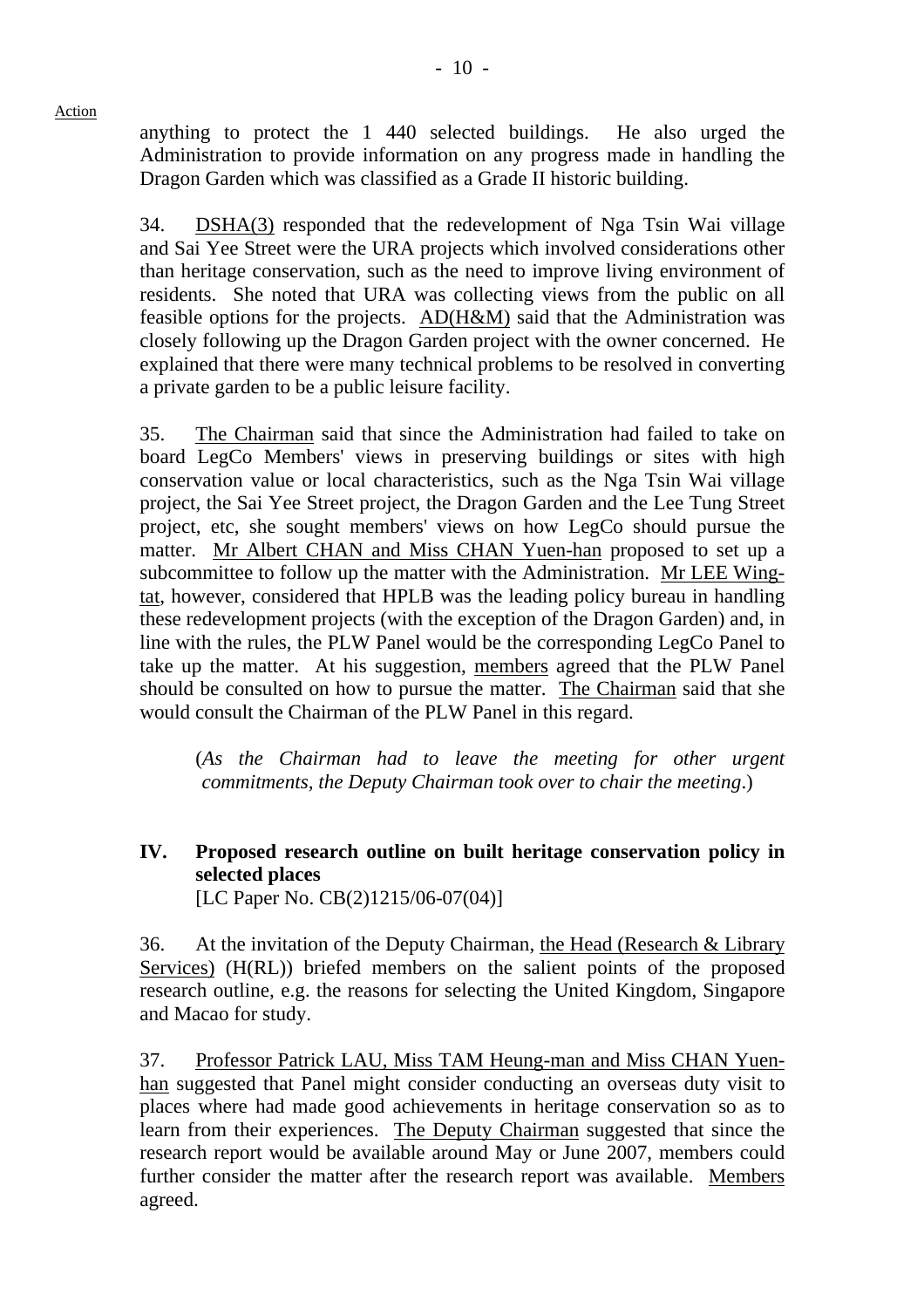38. Members raised no further questions. The proposed research outline was endorsed by the Panel.

## **V. Role of the Home Affairs Department in co-ordinating control over on-street promotion activities**

39. Deputy Director of Home Affairs (1) (DDHA(1)) briefed members on the salient points of the Administration's paper [LC Paper No. CB(2)1215/06- 07(05)], including the existing control measures against on-street promotion and advertising activities.

## Discussion

## *Enforcement*

40. Mr CHEUNG Man-kwong said that while he agreed that a total ban on on-street promotion and advertising activities might affect the livelihood of many people especially the lower-skilled, he considered that the Administration should take enforcement actions if the extent of obstruction caused by such activities was so serious that nuisances had been created to pedestrians, or if such activities had posed a great problem to the cityscape. He cited the examples of serious situations that he had come across, such as commercial organisations putting up mobile stands all along the street for promotion, a driving school parking over a dozen of vans along the street to do promotion, and the posting of advertisements of vice establishments all over the external walls of commercial buildings.

41. Mr CHEUNG suggested that FEHD staff should be deployed to the main pedestrianised zones to check whether any on-street promotion and advertising activities there had caused serious obstruction, and if such was found, the FEHD staff should persuade the operators concerned to remove the publicity materials causing obstruction. However, if no improvements were made, FEHD staff should take appropriate action under section 4A of the Summary Offences Ordinance (Cap. 228).

42. DDHA(1) explained that the Administration's aims in taking enforcement action against on-street promotion and advertising activities were mainly to ensure smooth pedestrian flow and environmental hygiene. Assistant Director (Operations) 3 (AD(O)3) of the Food and Environmental Hygiene Department (FEHD) said that if on-street promotion and advertising activities gave rise to complaints and caused serious obstruction, FEHD and the Police would, having regard to individual circumstances, consider appropriate action, including issue of verbal warning for the removal of the obstructing article. If the warning went unheeded, the Police and FEHD would take prosecution action under Cap. 228. AD(O)3 added that FEHD could also take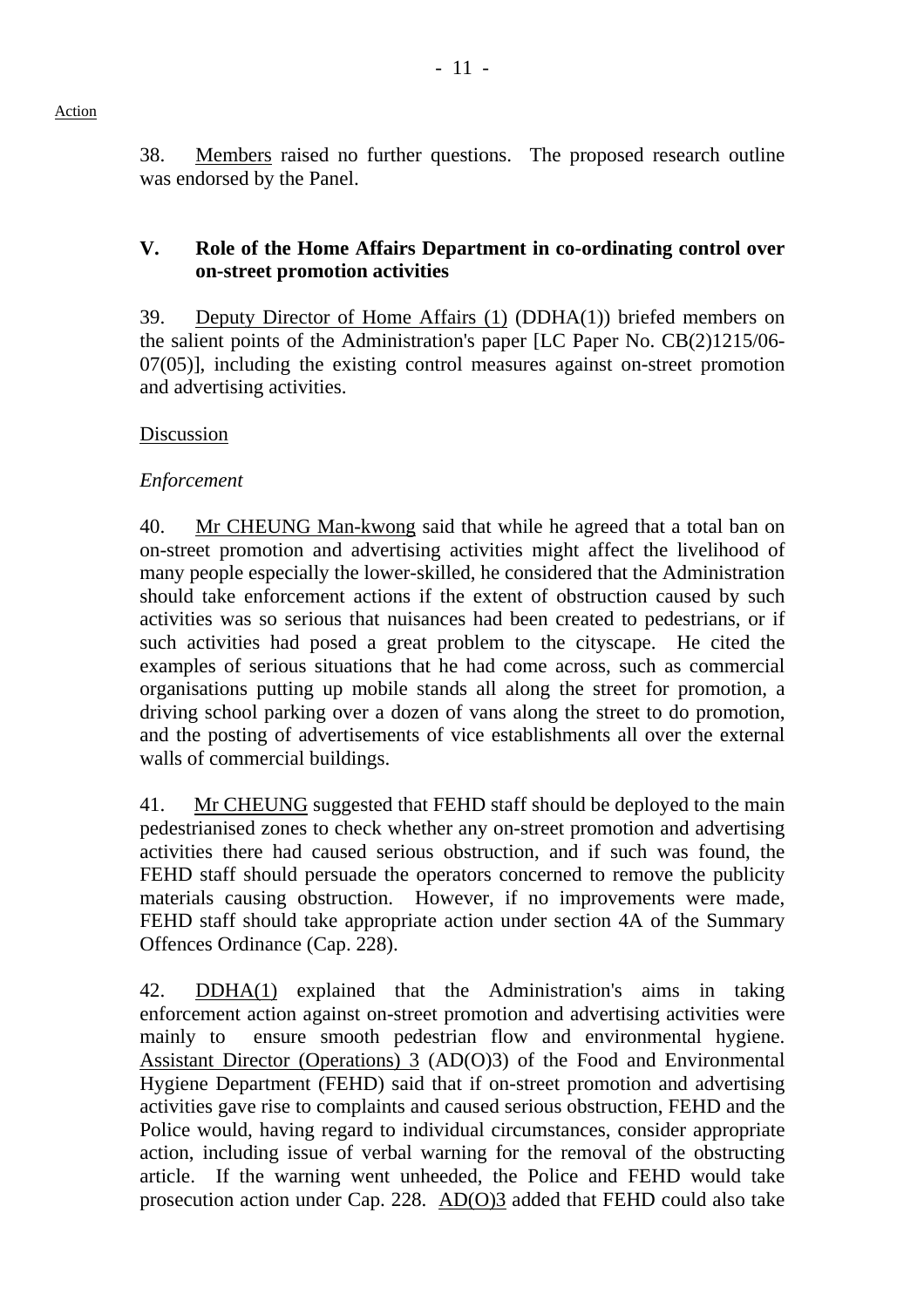enforcement action under the Public Health and Municipal Services Ordinance (Cap. 132) if the on-street promotion activity constituted hawking offence.

43. AD(O)3 pointed out that the issue of on-street promotion and advertising activities involved a number of departments. FEHD dealt with activities associated with unlicensed hawking, or obstruction to scavenging operations. She said that in the past year, FEHD had taken some 500 prosecutions against on-street promotion and advertising activities. DDHA(1) said that serious on-street promotion and advertising problems would be discussed at the relevant District Management Committees or DCs which would decide whether inter-departmental operations should be arranged.

44. Mr CHEUNG further asked whether prosecution could be taken under Cap. 132 against the display of unauthorised bills or posters on the external walls of commercial buildings.

45. AD(O)3 responded that while the existing legislation required the private owners to initiate actions against display of unauthorised bill or poster on their buildings' external walls, they could also lodge complaints with FEHD for actions. AD(O)3 said that where there was sufficient evidence, FEHD would take prosecution action against the persons who would benefit from the display of such publicity materials. She further said that any person who displayed commercial bills or posters without permission would be liable to a fixed penalty. She also undertook that FEHD would step up efforts to control rampant unauthorised display of bills and posters on external walls of private buildings in particular in business districts.

46. In response to Mr CHEUNG's request for the number of prosecutions taken against display of unauthorised commercial bills or posters on the walls of private buildings, AD(O)3 explained that FEHD had only kept the total number but not a breakdown by types of buildings.

47. Miss TAM Heung-man expressed dissatisfaction with the ineffective enforcement action taken by FEHD to control on-street promotion and advertising activities as well as night-time hawking at the open area in Lung Poon Court in Diamond Hill. She said that despite numerous complaints made to FEHD, not much improvement had been made to the control of these activities. She pointed out that every evening, when FEHD staff were off duty, hawkers and promoters quickly gathered there and did not leave until late at night. The stacking up of promotional items as well as hawking activities had not only caused obstruction to pedestrian movement but had also posed serious problems to environmental hygiene.

Admin 48. AD(O)3 noted Miss TAM's comments and undertook to review FEHD's enforcement action taken in Lung Poon Court with a view to identifying areas for improvements.

Admin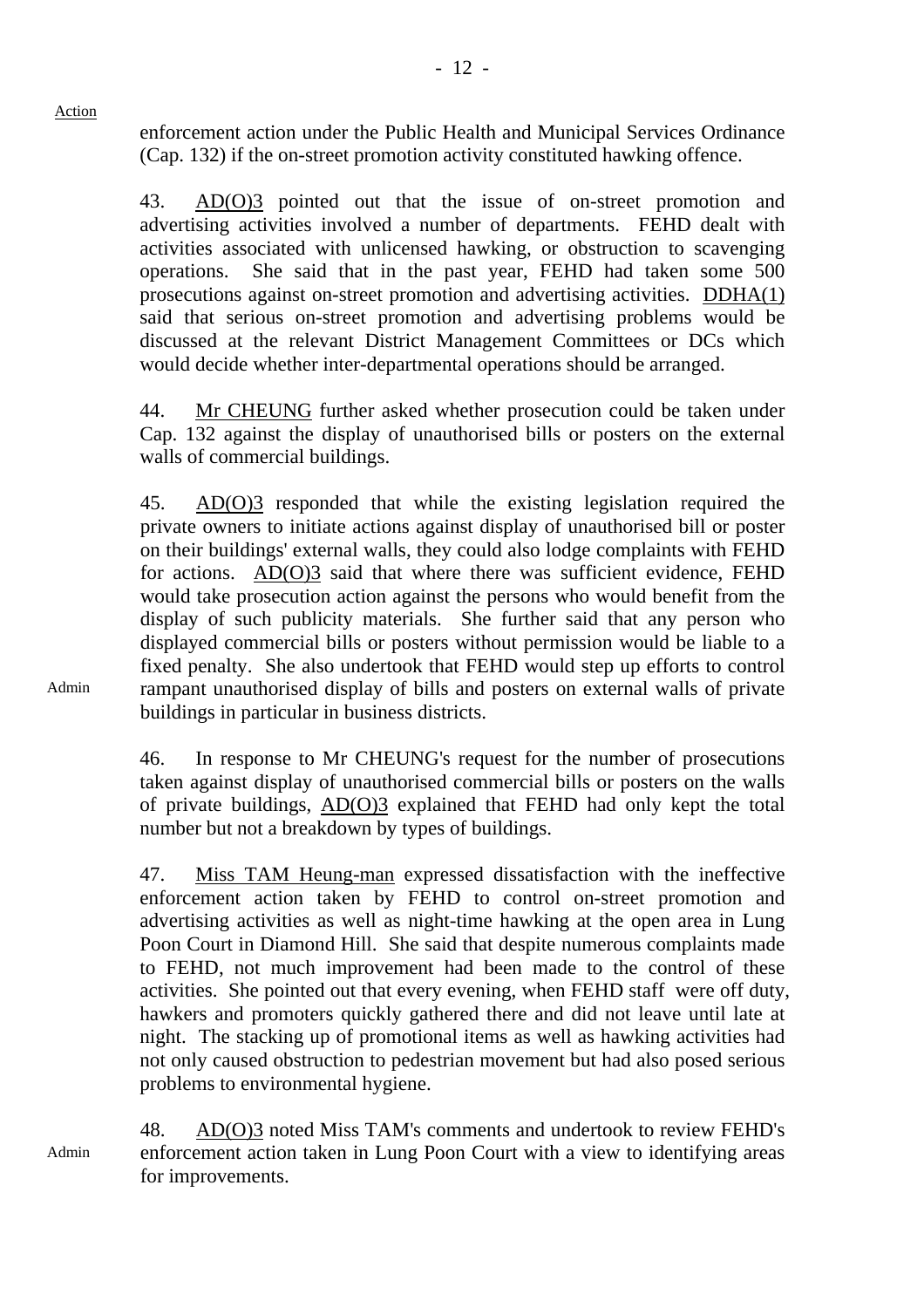49. Referring to paragraph 7 of the Administration's paper, Professor Patrick LAU requested the Administration to explain the control measures taken to regulate the on-street promotional activities in the pedestrianised areas in Mongkok during public holidays.

50. DDHA(1) explained that as pedestrianised areas were government land, organisers of on-street promotional activities which took place in these areas were required to seek prior permission from Government. When considering such applications, concerned departments (e.g. Lands Department, Transport Department, the Police, as appropriate) would take into consideration relevant factors such as the scale of the activities, duration and impact on pedestrian flow, etc.

## *Definition of hawking*

51. Referring to paragraph 5 of the Administration's paper, Dr Fernando CHEUNG asked whether cases in which operators promoting services, e.g. internet service or skimming schemes, required members of the public who subscribed the services to sign contracts or pay by credit card on the spot would be regarded as a kind of sale activities.

52. AD(O)3 explained that what constituted unlicensed hawking had been defined under Cap. 132. Activities which did not involve actual sale of goods or merchandise were not considered as hawking. She added that FEHD had sought legal advice and it was affirmed that activities involving only the receiving of cash as deposit but no actual sale of goods was found on the spot were not regarded as hawking under Cap. 132.

53. The Deputy Chairman asked whether it constituted hawking under Cap. 132 if the promoter received cash payment from a member of the public for purchase of services from the promoter. AD(O)3 responded that the situation that cash transaction took place during the offering for hire of personal service, e.g. shoe polishing, it would be regarded as hawking under Cap. 132.

54. The Deputy Chairman further asked whether it constituted hawking under Cap. 132 if the promoter received cash payment from a member of the public for, e.g. subscribing to internet services.  $AD(O)3$  responded that such activity did not constitute hawking under Cap. 132. The Deputy Chairman requested AD(O)3 to provide members with relevant legal advice for reference. AD(O)3 agreed to provide relevant information in writing.

Admin

55. Dr Fernando CHEUNG queried that there might be inconsistency in policy as the Administration, on the one hand, allowed on-street promotion and advertising activities to continue and, on the other hand, banned hawking, which might also affect the livelihood of many people. DDHA(1) explained that due to resource constraints, enforcement departments had to set priorities in taking enforcement action with reference to the extent of nuisances caused.